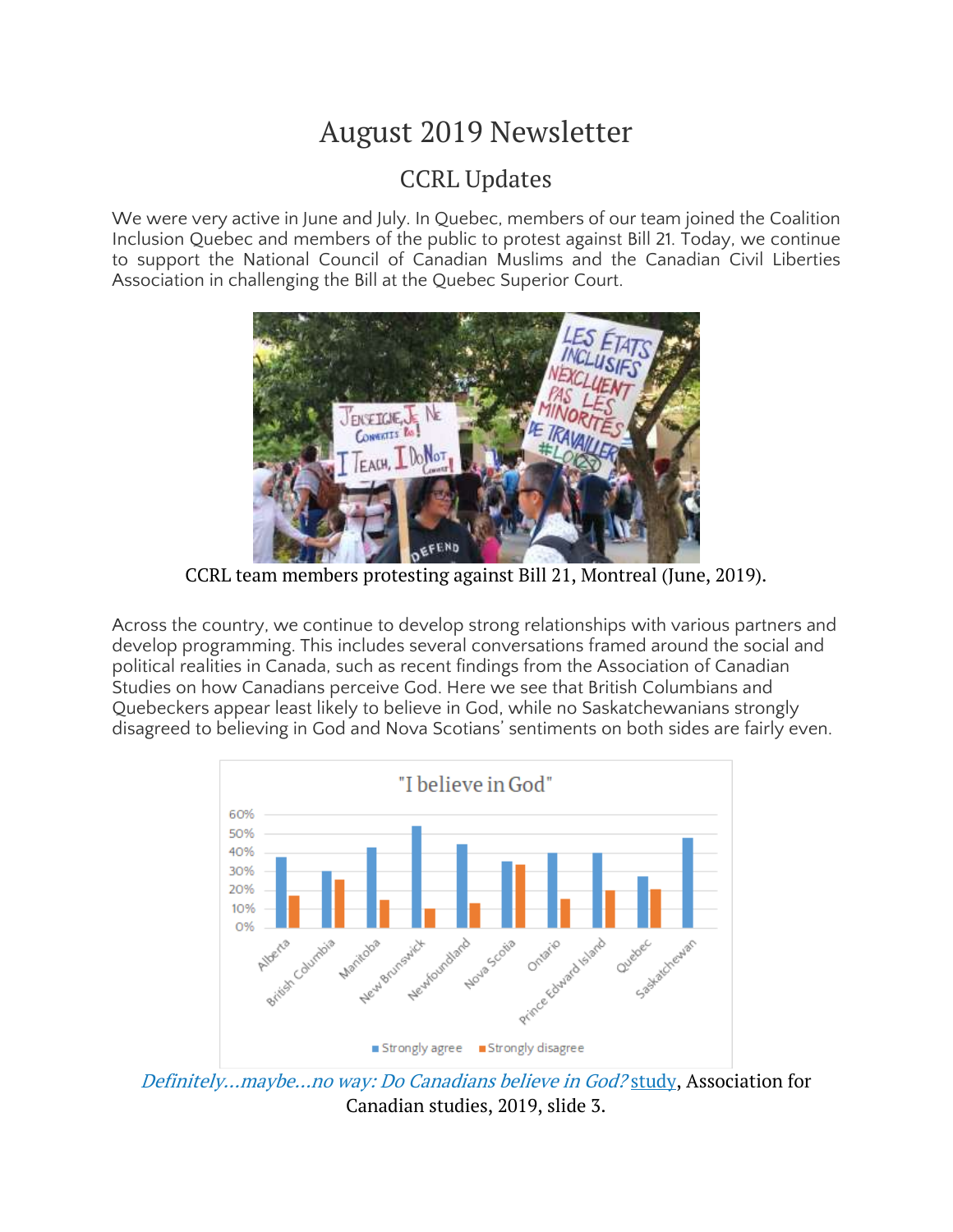We are also discussing how, despite lower rates of [police-reported](https://www150.statcan.gc.ca/t1/tbl1/en/tv.action?pid=3510006601) hate crimes motivated by [religion](https://www150.statcan.gc.ca/t1/tbl1/en/tv.action?pid=3510006601) in 2018, Statistics Canada has shared specific data with us that highlights the spike of crimes in Edmonton particularly towards Jewish people from 5 incidents in 2017 to 18 in 2018.



As the detailed data is not posted online, please contact us if you would like the data we received from Statistics Canada.

These headlines and more are noted below in this bi-monthly newsletter.



#### News, reports, and research headlines (Canada and global) related to religious literacy. Follow our [Twitter,](https://twitter.com/CcrlClrc) [Instagram,](https://www.instagram.com/ccrl.clrc/) and [LinkedIn](https://www.linkedin.com/company/ccrl-clrc/) accounts for headlines on a regular basis. As a reminder, these headlines do not indicate endorsement but are shared for the purpose of awareness.

## The Pulse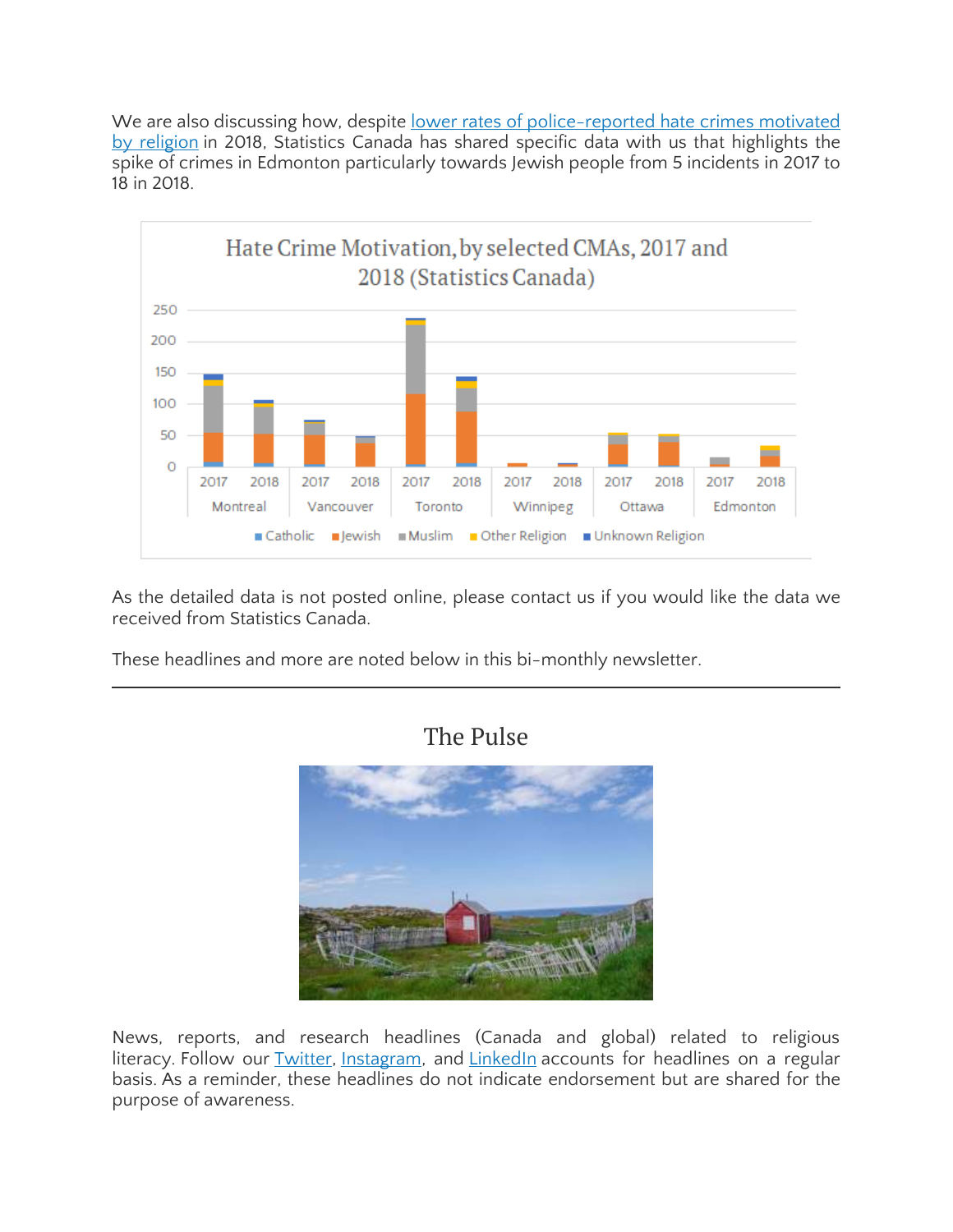#### **Canada:**

- [Police-reported](https://www.cbc.ca/news/politics/police-reported-crime-statistics-canada-1.5219995) crime in Canada up slightly in 2018, hate crime down, StatsCan [reports](https://www.cbc.ca/news/politics/police-reported-crime-statistics-canada-1.5219995) *CBC News*
- Do [Canadians](https://acs-aec.ca/wp-content/uploads/2019/07/ACS-Do-Canadians-Believe-in-God-EN.pdf) believe in God? Survey data from the Association of Canadian Studies
- La droite chrétienne : « changer les mentalités » pour mieux [transformer](https://theconversation.com/la-droite-chretienne-changer-les-mentalites-pour-mieux-transformer-la-societe-120563?utm_medium=email&utm_campaign=Latest%20from%20The%20Conversation%20for%20July%2024%202019&utm_content=Latest%20from%20The%20Conversation%20for%20July%2024%202019+CID_762209e4f67c3c20db624138757493ae&utm_source=campaign_monitor_ca&utm_term=La%20droite%20chrtienne%20%20%20changer%20les%20mentalits%20%20pour%20mieux%20transformer%20la%20socit) la société *The Conversation*
- StatsCan study explains why Jews were [under-reported](https://www.cjnews.com/news/canada/statscan-study-finds-jews-were-under-reported-in-the-2016-census) in the 2016 Census *The Canadian Jewish News*
- We asked 12 Canadian premiers about Quebec's [controversial](https://www.nationalobserver.com/2019/07/16/news/we-asked-12-canadian-premiers-about-quebecs-controversial-secularism-law) secularism [law](https://www.nationalobserver.com/2019/07/16/news/we-asked-12-canadian-premiers-about-quebecs-controversial-secularism-law) *Canada's National Observer*
- The rise of the Satanic Temple in [Canada](https://globalnews.ca/news/5488632/satanic-temple-canada/) *Global News*

### **Territories:**

- Bishop reflects on apology to school's former [students](https://www.whitehorsestar.com/News/bishop-reflects-on-apology-to-school-s-former-students) *Whitehorse Daily Star*
- Four [Indigenous](https://cabinradio.ca/18736/news/environment/four-indigenous-guardians-projects-receive-funding/) Guardians projects receive funding *Cabin Radio*
- At national gathering, Arctic Anglicans say no to [same-sex](https://nunatsiaq.com/stories/article/at-national-gathering-arctic-anglicans-say-no-to-same-sex-marriage/) marriage *Nunatsiaq News*
- 'Mother earth needs us': Naturally Dene helps people [understand](https://aptnnews.ca/2019/07/14/mother-earth-needs-us-naturally-dene-helps-people-understand-the-land/) the land *APTN News*

### **British Columbia:**

- [Vancouver-area](https://vancouversun.com/news/local-news/vancouver-area-bishop-approves-same-sex-marriages-despite-national-vote) bishop approves same-sex marriages, despite national [vote](https://vancouversun.com/news/local-news/vancouver-area-bishop-approves-same-sex-marriages-despite-national-vote) *Vancouver Sun*
- B.C. Court of Appeal deals blow to Jumbo Glacier Resort, rules [environmental](https://www.theglobeandmail.com/canada/british-columbia/article-bc-court-of-appeal-deals-blow-to-jumbo-glacier-resort-rules/) [certificate](https://www.theglobeandmail.com/canada/british-columbia/article-bc-court-of-appeal-deals-blow-to-jumbo-glacier-resort-rules/) invalid *The Globe & Mail*
- Dan Fumano: Lessons 'not [relegated](https://vancouversun.com/news/local-news/dan-fumano-lessons-not-relegated-to-history-as-b-c-buddhist-temple-marks-milestone) to history,' as B.C. Buddhist temple marks [milestone](https://vancouversun.com/news/local-news/dan-fumano-lessons-not-relegated-to-history-as-b-c-buddhist-temple-marks-milestone) *Vancouver Sun*
- Catholic says Khalsa Credit Union denied her [membership](https://www.surreynowleader.com/news/catholic-says-khalsa-credit-union-denied-her-membership-because-of-religion/) because of religion *Surrey Now-Leader*
- As he readies for new role, 1st [Mountie](https://www.cbc.ca/news/canada/british-columbia/baltej-dhillon-1st-turban-wearing-rcmp-officer-retires-1.5233535) to wear turban reflects on RCMP career *CBC British Columbia*

### **Alberta:**

- Edmonton group part of [province-wide](https://globalnews.ca/news/5734109/edmonton-alberta-survey-hate-crime/) survey on hate crime *Edmonton Global News*
- Indigenous women find special connection with new [mountain-dwelling](https://www.cbc.ca/news/canada/calgary/bison-buffalo-spiritual-experience-1.5211445) bison *CBC Calgary*
- Woman [becomes](https://globalnews.ca/video/5673271/woman-becomes-first-female-muslim-in-alberta-to-become-certified-funeral-director) first female Muslim in Alberta to become certified funeral [director](https://globalnews.ca/video/5673271/woman-becomes-first-female-muslim-in-alberta-to-become-certified-funeral-director) *Global News Edmonton*
- Bon Odori Festival [honours](https://lethbridgeherald.com/news/lethbridge-news/2019/07/22/bon-odori-honours-lost-loved-ones/) lost loved ones *Lethbridge Herald*

### **Prairies:**

- [Indigenous-led](https://saskatoon.ctvnews.ca/indigenous-led-research-centre-to-employ-the-best-of-indigenous-and-western-capabilities-in-fight-against-stis-1.4513858) research centre to 'employ the best of Indigenous and Western [capabilities'](https://saskatoon.ctvnews.ca/indigenous-led-research-centre-to-employ-the-best-of-indigenous-and-western-capabilities-in-fight-against-stis-1.4513858) in fight against STIs *CTV News Saskatoon*
- 'Build bridges rather than build divides': Program helps educate [newcomers](https://www.cbc.ca/news/canada/saskatchewan/immigrants-indigenous-relationships-education-1.5231134) on [Indigenous](https://www.cbc.ca/news/canada/saskatchewan/immigrants-indigenous-relationships-education-1.5231134) history and culture *CBC News*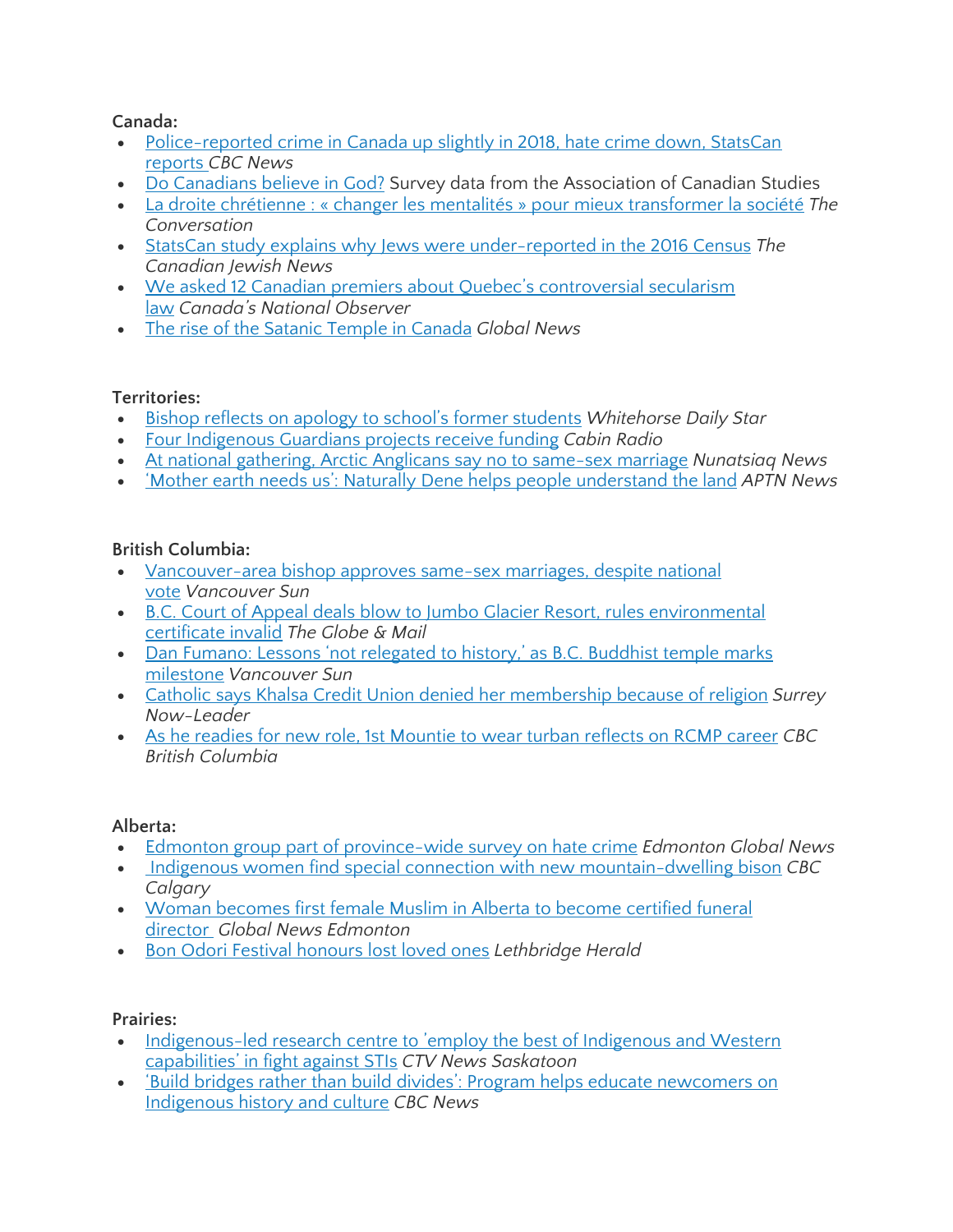- [Election](https://www.winnipegfreepress.com/arts-and-life/life/faith/election-date-clashes-with-jewish-holy-day-513321222.html) date clashes with Jewish holy day *Winnipeg Free Press*
- Opinion: [Leadership](https://www.winnipegfreepress.com/opinion/analysis/leadership-wont-be-deciding-factor-513533732.html) won't be deciding factor *Winnipeg Free Press*

#### **Ontario:**

- Ottawa had Canada's [3rd-highest](https://www.cbc.ca/news/canada/ottawa/ottawa-hate-crimes-statistics-canada-third-worst-1.5220219) hate crime rate in 2018 *CBC Ottawa*
- Satanic Temple to hold first 'black mass' in [Canada](https://globalnews.ca/news/5734621/satanic-temple-black-mass-canada/) *Global News*
- Muslim group calls on [Conservative](https://globalnews.ca/news/5721380/ghada-melek-conservative-candidate/) candidate to step down over social media [posts](https://globalnews.ca/news/5721380/ghada-melek-conservative-candidate/) *Global News*
- Jewish [organization](https://www.cbc.ca/news/canada/toronto/places-of-worship-jewish-organizations-community-centre-security-concerns-1.5239193) upgrading security amid concern about hate crimes *CBC Toronto*
- Ontario Court of Appeal upholds decision that an [infringement](https://www.lexology.com/library/detail.aspx?g=4dfa87d4-a18a-4bf7-a334-eaf9691715a5) of physicians' religious beliefs is justified to increase access to medical services (including medical [assistance](https://www.lexology.com/library/detail.aspx?g=4dfa87d4-a18a-4bf7-a334-eaf9691715a5) in dying) for [vulnerable](https://www.lexology.com/library/detail.aspx?g=4dfa87d4-a18a-4bf7-a334-eaf9691715a5) patients *Lexology.com*

#### **Quebec:**

- Projet de loi 21: Québec définit ce qu'est un «signe [religieux»](https://www.lesoleil.com/actualite/politique/projet-de-loi-21-quebec-definit-ce-quest-un-signe-religieux-e68202eb6cabb29ae089198b8c881118) *LeSoleil*
- Loi sur la laïcité : Québec [remporte](https://ici.radio-canada.ca/nouvelle/1227686/loi-laicite-gouvernement-legault-contestation-judiciaire) une première manche judiciaire *Radio-Canada*
- La loi [québécoise](https://www.ledevoir.com/politique/quebec/558474/la-loi-quebecoise-sur-la-laicite-de-l-etat-divise-les-canadiens) sur la laïcité de l'État divise les Canadiens *LeDevoir*
- Laïcité : un froid entre le [Manitoba](https://www.lapresse.ca/actualites/national/201907/11/01-5233565-laicite-un-froid-entre-le-manitoba-et-le-quebec.php) et le Québec *Lapress*
- B'nai Brith Calls on Ottawa to Act on Bill 21 B'nai Brith [demande](https://www.bnaibrith.ca/b_nai_brith_calls_on_ottawa_to_act_on_bill_21) à Ottawa de donner [suite](https://www.bnaibrith.ca/b_nai_brith_calls_on_ottawa_to_act_on_bill_21) à la loi 21 *B'nai Brith Canada*
- Quebec [announces](https://www.cbc.ca/news/canada/montreal/quebec-religious-heritage-funding-1.5236410) \$20M in funds to preserve province's religious heritage *CBC*
- François Legault endorsed a book by a hardline [conservative.](https://www.cbc.ca/news/canada/montreal/fran%C3%A7ois-legault-bock-cote-1.5235897) Here's why that [matters](https://www.cbc.ca/news/canada/montreal/fran%C3%A7ois-legault-bock-cote-1.5235897) *CBC*

#### **Atlantic provinces:**

- A brush with bigotry in [Harbourville](https://www.kingscountynews.ca/news/regional/a-brush-with-bigotry-in-harbourville-335563/) *Kings County News*
- [LETTER:](https://www.thetelegram.com/opinion/letter-to-the-editor/letter-half-a-biscuit-is-not-enough-337411/) Half a biscuit is not enough *The Telegram*
- *[Helping](https://www.kingscountynews.ca/living/helping-heal-hearts-336815/) heal hearts Kings County News*
- Anglican Church to review [governance](https://nationalpost.com/pmn/news-pmn/canada-news-pmn/anglican-church-to-review-governance-structure-after-same-sex-marriage-change-fails) structure after same-sex marriage change [fails](https://nationalpost.com/pmn/news-pmn/canada-news-pmn/anglican-church-to-review-governance-structure-after-same-sex-marriage-change-fails) *National Post*

#### **International:**

- Catholics march to call for [cooling-off](https://www.scmp.com/news/hong-kong/politics/article/3022051/catholics-march-call-cooling-period-amid-hong-kongs) period amid Hong Kong unrest *South China Morning Post*
- *Islamic Movement in Nigeria: The [Iranian-inspired](https://www.bbc.com/news/world-africa-49175639) Shia group BBC News*
- What [Americans](https://www.pewforum.org/2019/07/23/what-americans-know-about-religion/) Know About Religion Pew Research Group
- Article 370: What [happened](https://www.bbc.com/news/world-asia-india-49234708) with Kashmir and why it matters *BBC News*
- 'I prefer non-religious': why so few US [politicians](https://www.theguardian.com/world/2019/aug/03/athiesm-us-politics-2020-election-religious-beliefs) come out as atheists *The Guardian*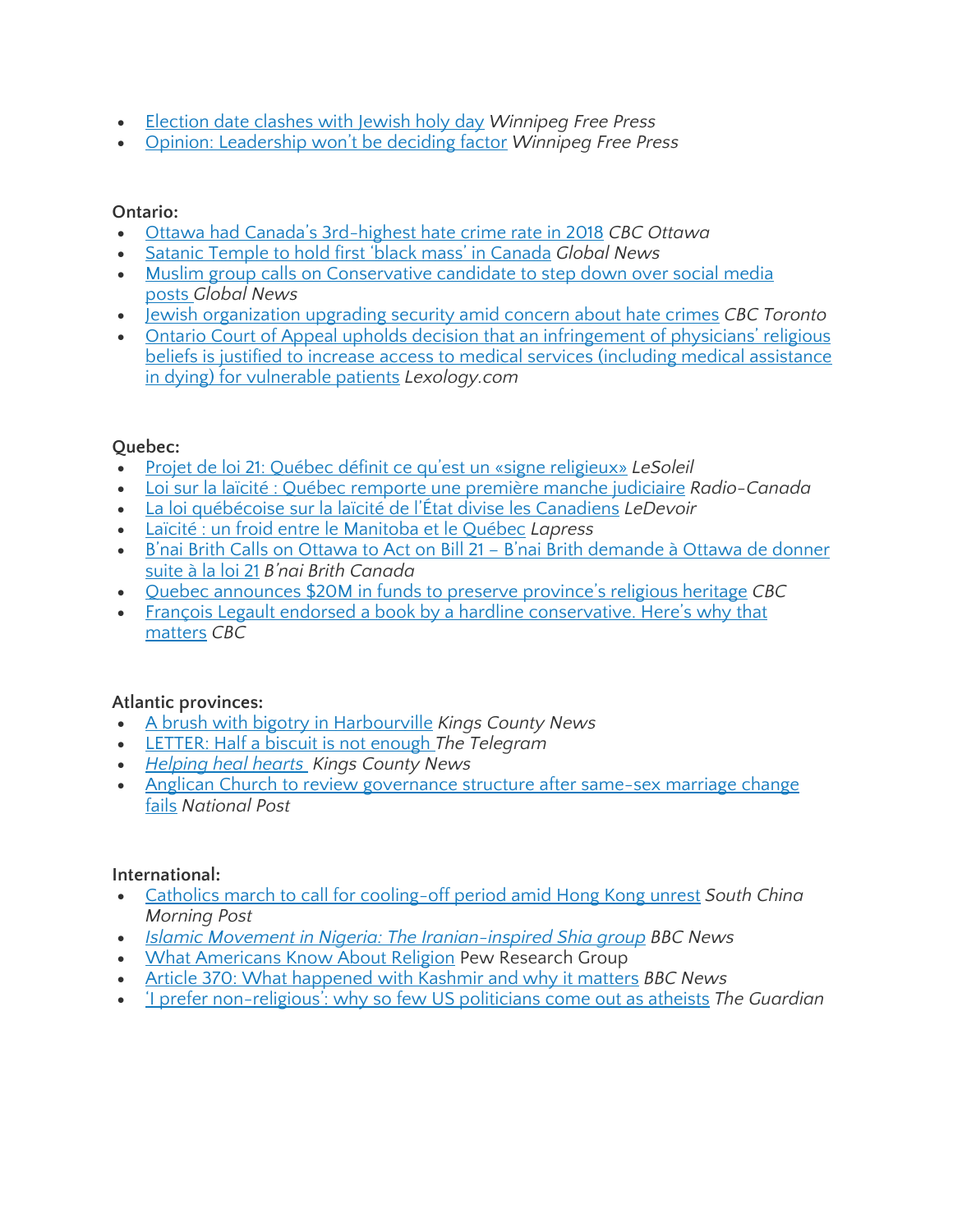

# Religious Literacy Thought Corner

Here are some podcasts, webinars, and other resources for a more detailed understanding of religious literacy.

- CBC's *The Current* podcast "Nuking the [oilsands:](https://www.cbc.ca/radio/thecurrent/nuking-the-oilsands-why-ernest-manning-wanted-nuclear-weapons-to-jumpstart-alberta-s-oil-industry-1.5214690) Why Ernest Manning wanted nuclear weapons to [jumpstart](https://www.cbc.ca/radio/thecurrent/nuking-the-oilsands-why-ernest-manning-wanted-nuclear-weapons-to-jumpstart-alberta-s-oil-industry-1.5214690) Alberta's oil industry" related to Dochuk's book *Anointed with Oil: How Christianity and Crude Made Modern America*
- The [Classical](https://classicalideaspodcast.libsyn.com/) Ideas Podcast (Podcast series)
- *CBC Kids section on [Holidays](https://www.cbc.ca/kidscbc2/explore/holidays) explains religious holidays (Text)*

# Cultural/Holy days (August and September 2019)

This table describes the dates generally commemorated or observed by many individuals within a community. Some individuals from each community may not adhere to the cultural/holy days themselves. It is not a comprehensive list of cultural/holy days worldwide but a list of those most commonly recognized across parts of Canada.



*We wish happiness and/or rejuvenating contemplation to all who may commemorate these cultural/holy days in the coming months.*